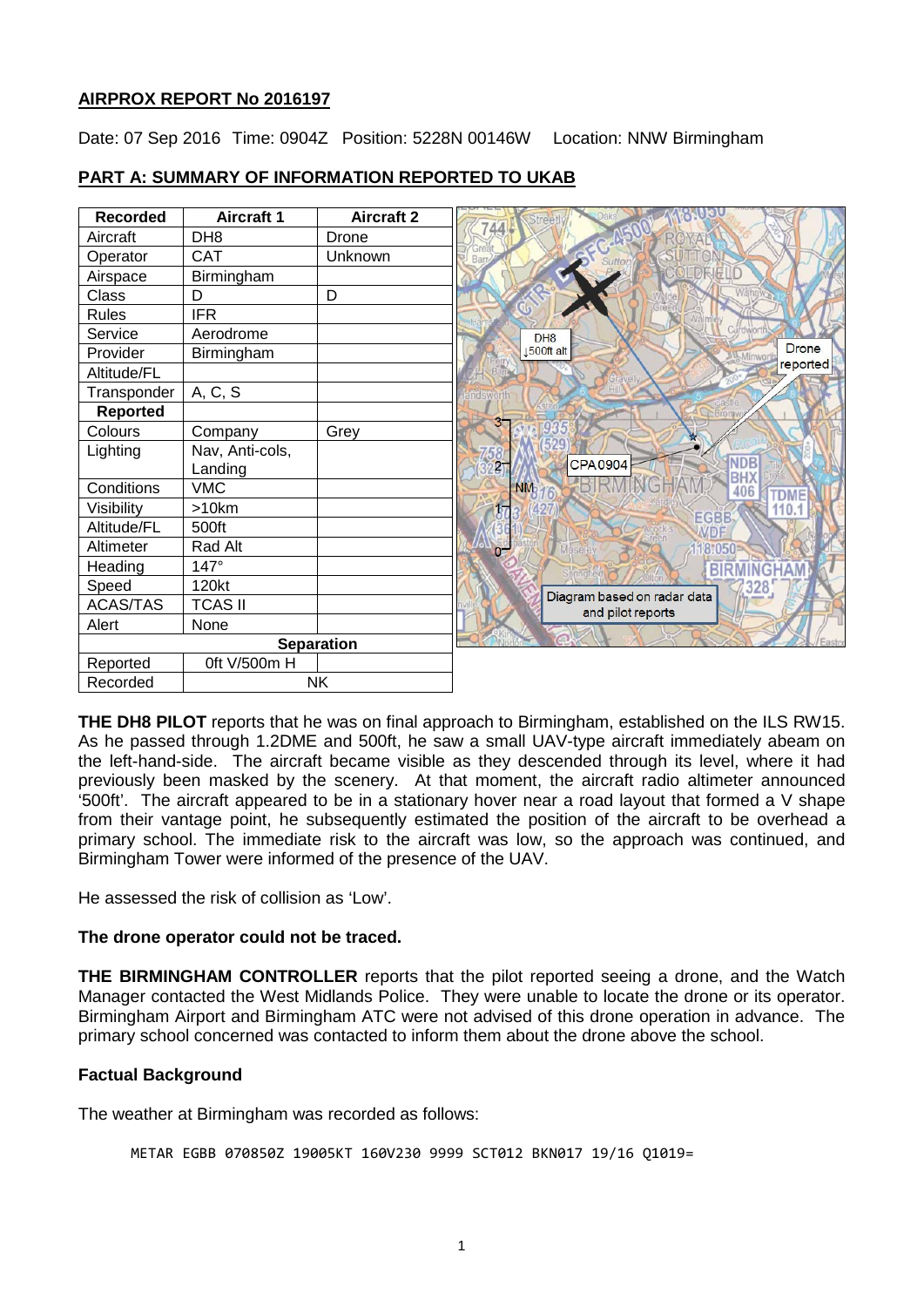The primary school in question was contacted by the Radar Analysis Cell and confirmed that they do not own a drone, nor have they ever allowed anyone to operate a drone from their premises.

### **Analysis and Investigation**

#### **UKAB Secretariat**

There are no specific ANO regulations limiting the maximum height for the operation of drones that weigh 7kg or less other than if flown using FPV (with a maximum weight of 3.5kg) when 1000ft is the maximum height. Drones weighing between 7kg and 20kg are limited to 400ft unless in accordance with airspace requirements. Notwithstanding, there remains a requirement to maintain direct, unaided visual contact with the aircraft sufficient to monitor its flight path in relation to other aircraft, persons, vehicles, vessels and structures for the purpose of avoiding collisions. CAP 722 gives guidance that, within the UK, visual line of sight (VLOS) operations are normally accepted to mean a maximum distance of 500m [1640ft] horizontally and 400ft [122m] vertically from the Remote Pilot.

Neither are there any specific ANO regulations limiting the operation of drones in controlled airspace if they weigh 7kg or less other than if flown using FPV (with a maximum weight of 3.5kg) when they must not be flown in Class A, C, D or E, or in an ATZ during notified hours, without ATC permission. Drones weighing between 7kg and 20kg must not be flown in Class A, C, D or E, or in an ATZ during notified hours, without ATC permission. CAP722 gives guidance that operators of drones of any weight must avoid and give way to manned aircraft at all times in controlled Airspace or ATZ. CAP722 gives further guidance that, in practical terms, drones of any mass could present a particular hazard when operating near an aerodrome or other landing site due to the presence of manned aircraft taking off and landing. Therefore, it strongly recommends that contact with the relevant ATS unit is made prior to conducting such a flight.

Notwithstanding the above, all drone operators are also required to observe ANO 2016 Article 94(2) which requires that the person in charge of a small unmanned aircraft may only fly the aircraft if reasonably satisfied that the flight can safely be made, and the ANO 2016 Article 241 requirement not to recklessly or negligently cause or permit an aircraft to endanger any person or property. Allowing that the term 'endanger' might be open to interpretation, drones of any size that are operated in close proximity to airfield approach, pattern of traffic or departure lanes, or above 1000ft agl (i.e. beyond VLOS (visual line of sight) and FPV (first-person-view) heights), can be considered to have endangered any aircraft that come into proximity. In such circumstances, or if other specific regulations have not been complied with as appropriate above, the drone operator will be judged to have caused the Airprox by having flown their drone into conflict with the aircraft.

At the time of the incident the CAA had published Drone Aware<sup>[1](#page-1-0)</sup> which states the responsibilities for flying unmanned aircraft. This includes:

'You are responsible for avoiding collisions with other people or objects - including aircraft. Do not fly your unmanned aircraft in any way that could endanger people or property. It is illegal to fly your unmanned aircraft over a congested area (streets, towns and cities). …, stay well clear of airports and airfields'.

However, a new joint CAA/NATS web site<sup>[2](#page-1-1)</sup> now provides information and guidance associated with the operation of Unmanned Aircraft Systems (UASs) and Unmanned Aerial Vehicles (UAVs) and CAP722 (UAS Operations in UK Airspace) provides comprehensive guidance.

<span id="page-1-0"></span><sup>1</sup> CAP 1202

l

<span id="page-1-1"></span><sup>2</sup> dronesafe.uk